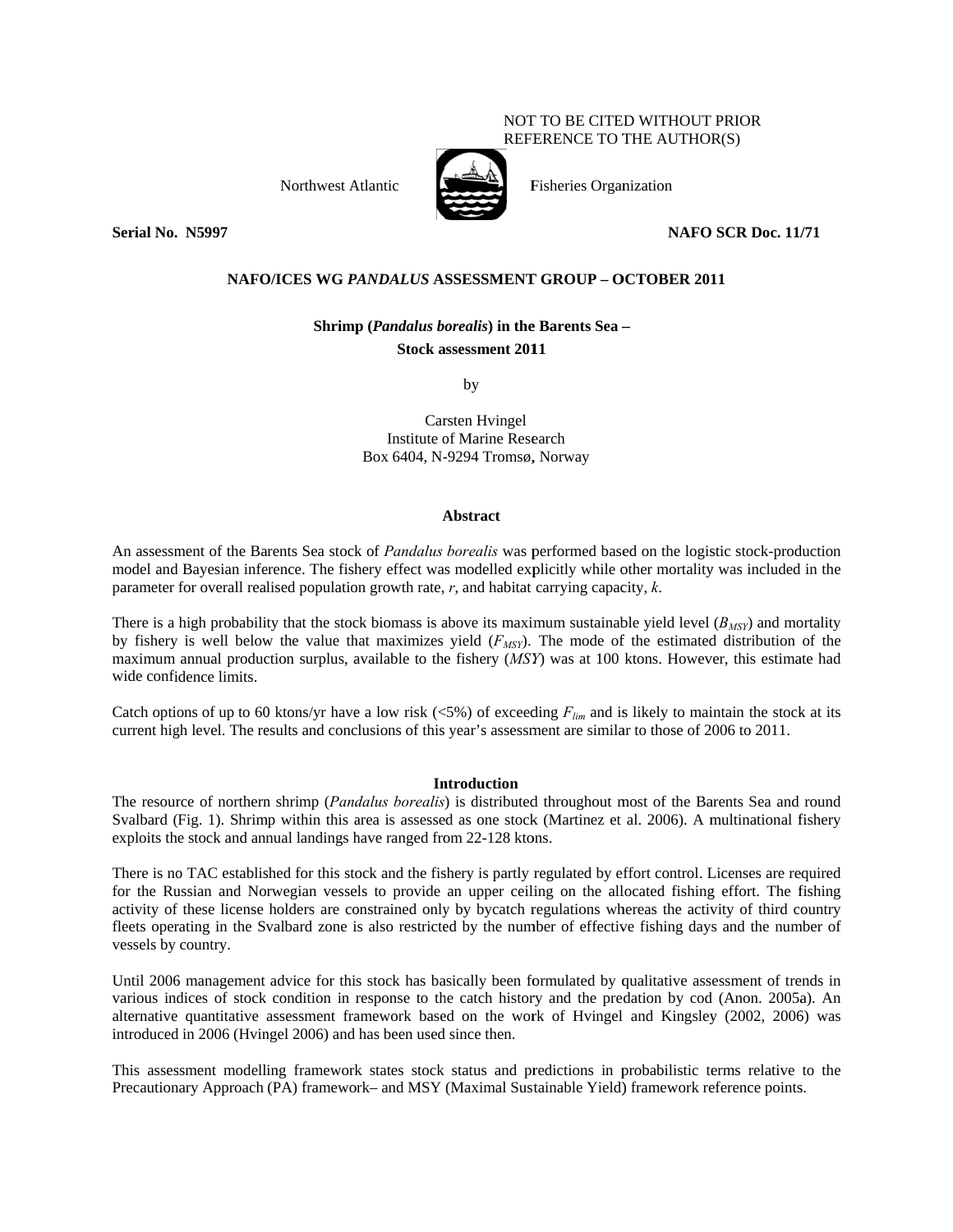#### **Model**

## *Modelling framework*

The model was built in a state-space framework (Hvingel and Kingsley 2006, Schnute 1994) with a set of parameters (*θ*) defining the dynamics of the shrimp stock. The posterior distribution for the parameters of the model, *p*(*θ|data*), given a joint prior distribution, *p*(*θ*), and the likelihood of the data, *p*(*data|θ*), was determined using Bayes' (1763) theorem:

(1) 
$$
p(\theta | data) \propto p(data | \theta) p(\theta)
$$

The posterior was derived by Monte-Carlo-Markov-Chain (MCMC) sampling methods using WinBUGS v.1.4 (www.mrc-bsu.cam.ac.uk/bugs; Spiegelhalter et al. 2003).

#### *State equations*

The equation describing the state transition from time t to  $t+1$  was a discrete form of the logistic model of population growth including fishing mortality (e.g. Schaefer (1954), and parameterised in terms of *MSY* (Maximum Sustainable Yield) rather than *r* (intrinsic growth rate) (cf. Fletcher 1978):

(2) 
$$
B_{t+1} = B_t - C_t + 4MSY \frac{B_t}{K} \left( 1 - \frac{B_t}{K} \right)
$$

*K* is the carrying capacity, or the equilibrium stock size in the absence of fishing.  $B_t$  is the stock biomass.  $C_t$  is the catch taken by the fishery.

To cancel out the uncertainty of the "catchability" (the parameter that scales biomass indices to real biomass) equation (2) was divided throughout by *BMSY*, (Hvingel and Kingsley 2006). Finally a term for the process error was applied and the state equation took the form:

(3) 
$$
P_{t+1} = \left(P_t - \frac{C_t}{B_{MSY}} + \frac{2 \, MSY \, P_t}{B_{MSY}} \left(1 - \frac{P_t}{2}\right)\right) \cdot \exp(v_t)
$$

where  $P_t$  is the stock biomass relative to biomass at MSY ( $P_t = B_t/B_{MST}$ ) in year t. This frames the range of stock biomass ( $P$ ) on a relative scale where  $P_{MSY}$ =1 and  $K=2$ . The 'process errors',  $v$ , are normally, independently and identically distributed with mean 0 and variance  $\sigma_v^2$ .

#### *Observation equations*

The model synthesized information from input priors and three independent series of shrimp biomasses and one series of shrimp catches (Table 1). The three series of shrimp biomass indices were: a standardised series of annual commercial-vessel catch rates for 1980–2009, *CPUE*t, (Hvingel and Thangstad 2008); and two trawl-survey biomass index for 1982–2004, *survR*t, (Anon. 2005a) and 2004-2009, *survE*t (Hvingel et al 2008). These indices were scaled to true biomass by catchability parameters,  $q_c$ ,  $q_R$  and  $q_E$ . Lognormal observation errors,  $\omega$ ,  $\kappa$  and  $\varepsilon$  were applied, giving:

(4) 
$$
CPUE_t = q_C B_{MSY} P_t \exp(\omega_t)
$$

$$
survR_t = q_R B_{MSY} P_t \exp(\kappa_t)
$$

$$
survE_t = q_E B_{MSY} P_t \exp(\varepsilon_t)
$$

The error terms,  $\omega$ ,  $\kappa$  and  $\varepsilon$  are normally, independently and identically distributed with mean 0 and variance  $\sigma_{\omega}^2$ ,  $\sigma_{\epsilon}^2$  and  $\sigma_{\epsilon}^2$ .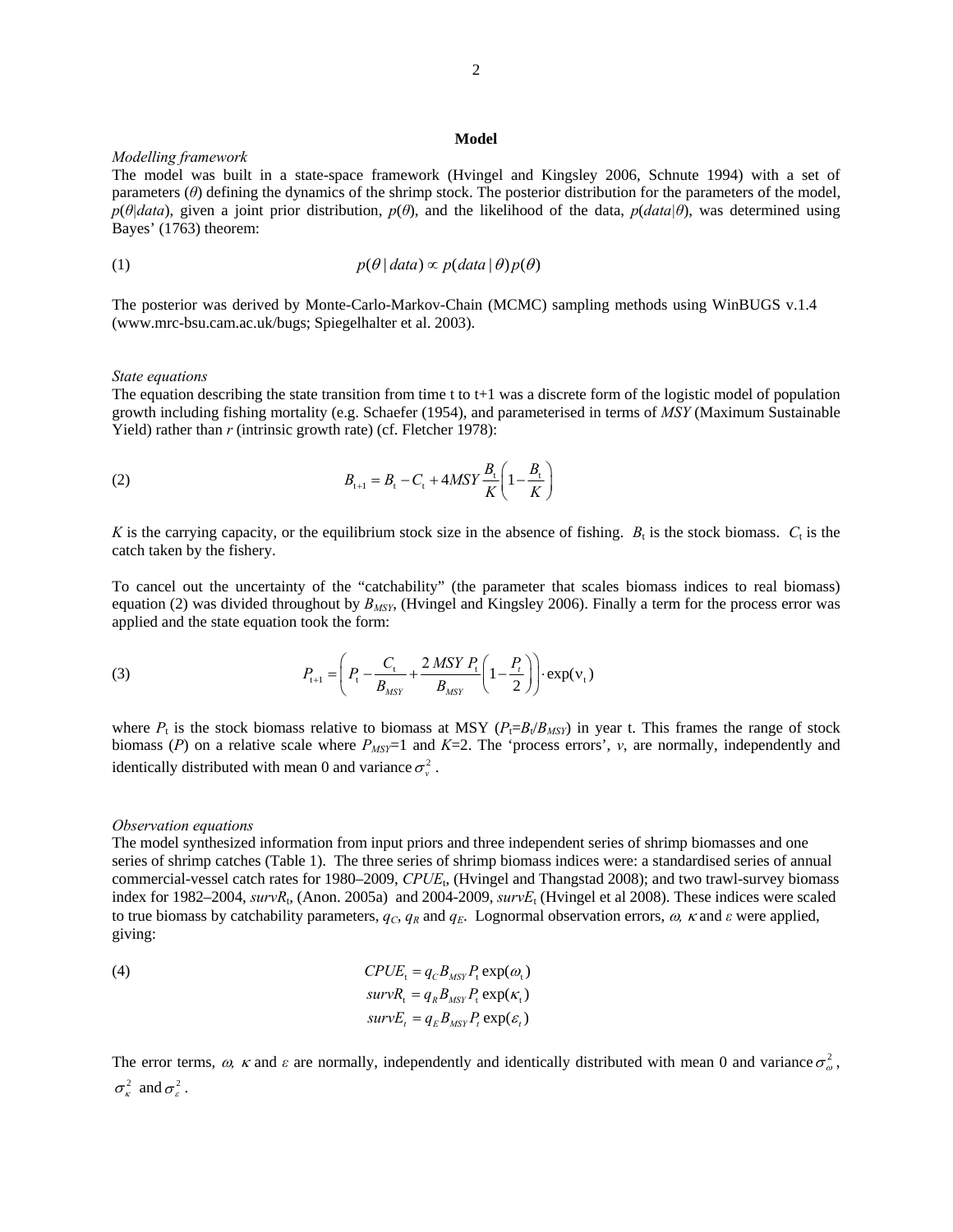Total reported catch in ICES Div. I and II 1970-2009 was used as yield data (Table 1). The fishery being without major discarding problems or variable misreporting, reported catches were entered into the model as error-free.

#### *Priors*

The "initial" stock biomass in 1970,  $P<sub>1</sub>$ , is considered to have been high as the fishery at that time was confined to inshore areas only. This parameter was given a normal distribution with mean=1.5 and sigma=0.26, i.e. a wide distribution with a mean between *K* and  $B_{msy}$  (Table 2).

A prior for K was constructed based on an estimated posterior for this parameter from the West Greenland shrimp stock (Hvingel and Kingsley 2006). This had a median of 728 ktons and 95% of the distribution between 300 and 2500 ktons. The area of the Barents sea is ca. 3.4 times that of the West Greenland area and thus the Greenland estimate of *K* was multiplied by 3.4 to give the *K*-prior for the Barents Sea, i.e. approximated by a lognormal distribution with median of 2500 ktons and 95% confidence limits at 800 and 8000 ktons (Table 2).

The error terms (CV's) for the three input data series were given a gamma distribution with a 95% range of 10-30%, thought to be the typical range for such data.

Reference priors (low-information priors) were given to the other parameters of the model (Table 2) as I had little or no information on what their probability distributions might look like. When truncated distributions were used, upper and lower limits were chosen wide enough not to interfere with the posterior.

## *Convergence diagnostics*

In order to check whether the sampler had converged to the target distribution a number of parallel chains with different starting points and random number seeds were analysed by the Brooks, Gelman and Rubin convergence diagnostic (Gelman and Rubin 1992; Brooks and Gelman 1998) A stationarity test (Heidelberger and Welch 1983) was applied to individual chains. If evidence of non-stationarity is found iterations were discarded from the beginning of the chain until the remaining chain passed the test. Raftery and Lewis's (1992) tests for convergence to the stationary distribution and estimation of the run-lengths needed to accurately estimate quantiles were used, and finally the Geweke convergence diagnostic was applied (Geweke 1992).

#### *Model check*

In order to check whether the model was a 'good' fit to the data, different goodness-of-fit statistics were computed. Firstly, we calculated the simple difference between each observed data point and its trial value in each MCMC sampling step. The summary statistics of the distributions of these residuals indicated by their central tendency whether the modelled values were biased with respect to the observations.

Secondly, the overall posterior distribution was investigated for potential effects of model deficiencies by comparing each data point with its posterior predictive distribution (Posterior Predictive Checks; Gelman et al. 1995, 1996). If the model fitted the observed data well, the observed data and the replicate data should look alike. The degree of similarity between the original and the replicate data points was summarised in a vector of *p*-values, calculated as the proportion of n simulations in which a sampling of the posterior distribution for an observed parameter exceeded its input value:

$$
p.value = \frac{1}{n} \sum_{j=1}^{N} I((data_j^{rep}, \theta_j) - (data^{obs}, \theta_j)) ,
$$

where  $I(x)$  is 1 if *x* is true, 0 if *x* is false. Values close to 0 or 1 in the vector *p*-value would indicate that the observed data point was an unlikely drawing from its posterior distribution.

Thirdly, the 'Conditional Predictive Ordinate' (Gelfand and Dey, 1994) was calculated as a harmonic mean of the likelihood:  $\Gamma$ 

$$
CPO_{i} = \left[\frac{1}{n}\sum_{j=1}^{N} \frac{1}{p(data_{i} | \theta_{j})}\right]^{-1}
$$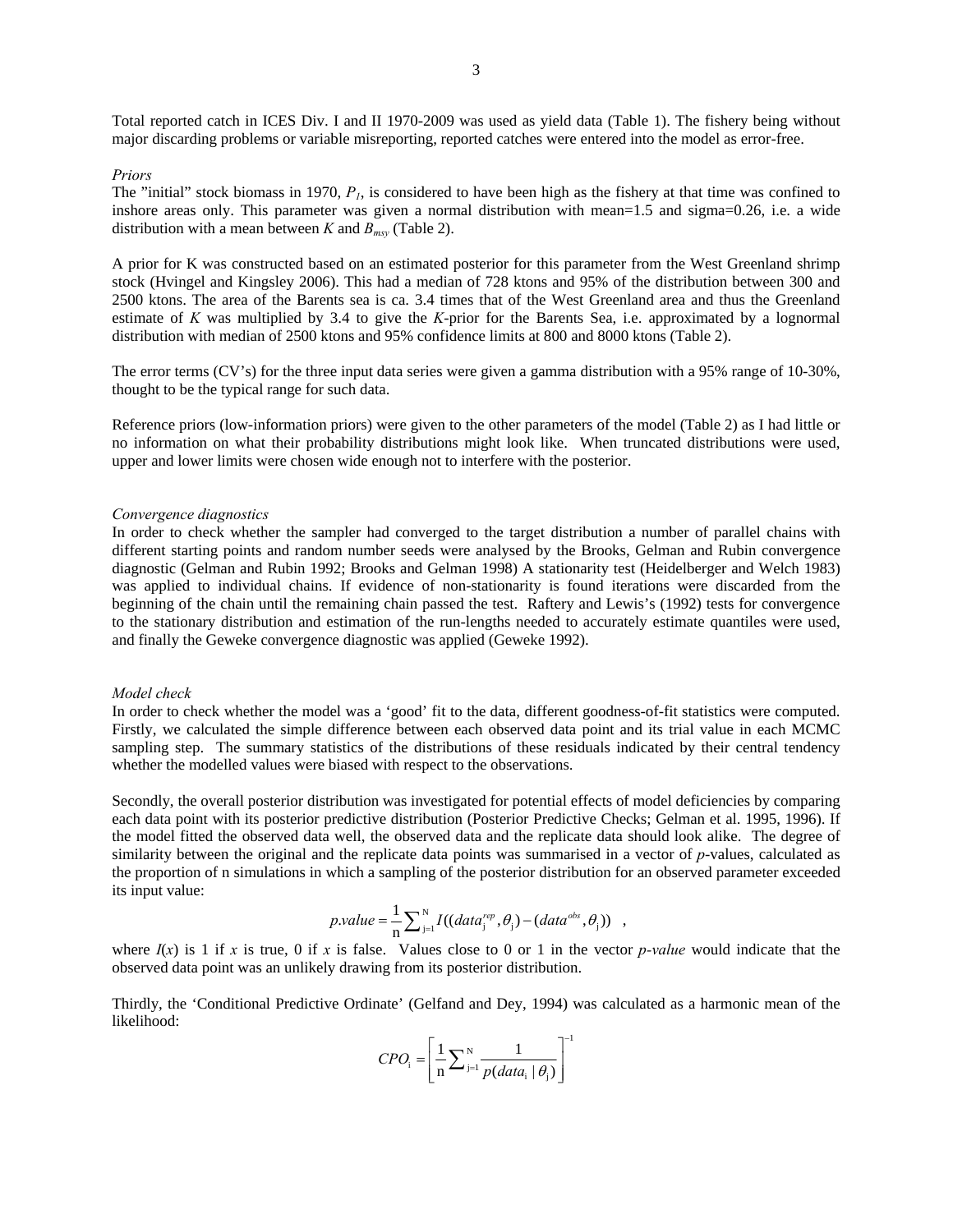where n is the number of MCMC samples. This statistic indicated by small values if the relevant data points were a poor fit to the model.

#### *Derived parameters and risk calculations*

The mortality caused by fishery,  $F$ , is scaled to  $F_{MST}$  (fishing mortality that yields MSY) for the same reasons as relative biomass was used instead of absolute. The equations added for generating posterior distributions of the *F* ratio were:

$$
F \text{ratio}_{t} = \frac{F_{t}}{F_{MSY}} = \frac{-\ln\left(\frac{B_{t} - C_{t}}{B_{t}}\right)}{\frac{MSY}{B_{MSY}}}
$$

The risk of a parameter transgressing a reference point is the relative frequency of the MCMC sampled values that are smaller (or larger –depending on type) than the reference points.

#### *Reference points*

There are 3 reference points to be considered in relation to ICES type advice:  $F_{\text{msy}}$ ,  $B_{\text{trigger}}$  and  $B_{\text{lim}}$ , see Hvingel (2010) for some discussion of these in relation to the Barents Sea shrimp stock.

## **Changes from the 2010 assessment**

This assessment is an update of the 2010 assessment with the following changes:

- Model: No changes.
- Priors: No changes.
- Input data: No changes.

### **Results, model performance**

Some of the parameters showed high linear correlations (Table 3). These correlations meant that a large number of iterations were needed to secure a complete representation of the posterior distributions. The sampler was therefore set to do 5 million iterations. Only each 500<sup>th</sup> value of the sampled chains for the model parameters was stored and used for further analyses in order to remove within chain autocorrelation (Fig. 2). After 50 stored iterations the sampler had converged to the target distribution (Fig. 3) leaving 9950 samples for each parameter for the final analysis.

The model was able to produce a reasonable simulation of the observed data (Fig. 4). The probabilities of getting more extreme observations than the realised ones given in the data series on stock size were in the range of 0.07 to 0.92 i.e. the observations did not lie in the extreme tails of their posterior distributions (Table 4). However, the 2004-value for survey 1 – suggested also by a large residual (Table 4) to be a relatively poor fit to the model – was interpreted as being to pessimistic. The CPUE series was generally better estimated than the survey series. Otherwise no major problems in capturing the variability of the data were detected.

For the parameters  $K$  and  $P<sub>l</sub>$  the posterior distributions tended to approximate the input priors (Fig. 5). The prior for the "initial" shrimp stock biomass  $(P_0)$  was slightly informative giving credit to "virgin stock conditions" at the start of the series in 1969. Making this prior low-informative by giving  $P_0$  a uniform prior between 0 and 2 have previously been shown to have little or no effects on the posterior of other parameters in the model – except for the first 9-10 years of P (relative biomass). After this period the series converge (Hvingel 2006).

The model was having problems estimating absolute stock size. Therefore, *K* also could not be well estimated from the data alone and its posterior will depend on the chosen prior. For the estimates of relative stock size relaxing the *K*-prior did not have much effect (Hvingel 2007) except for a slight increase in uncertainty. However, the posterior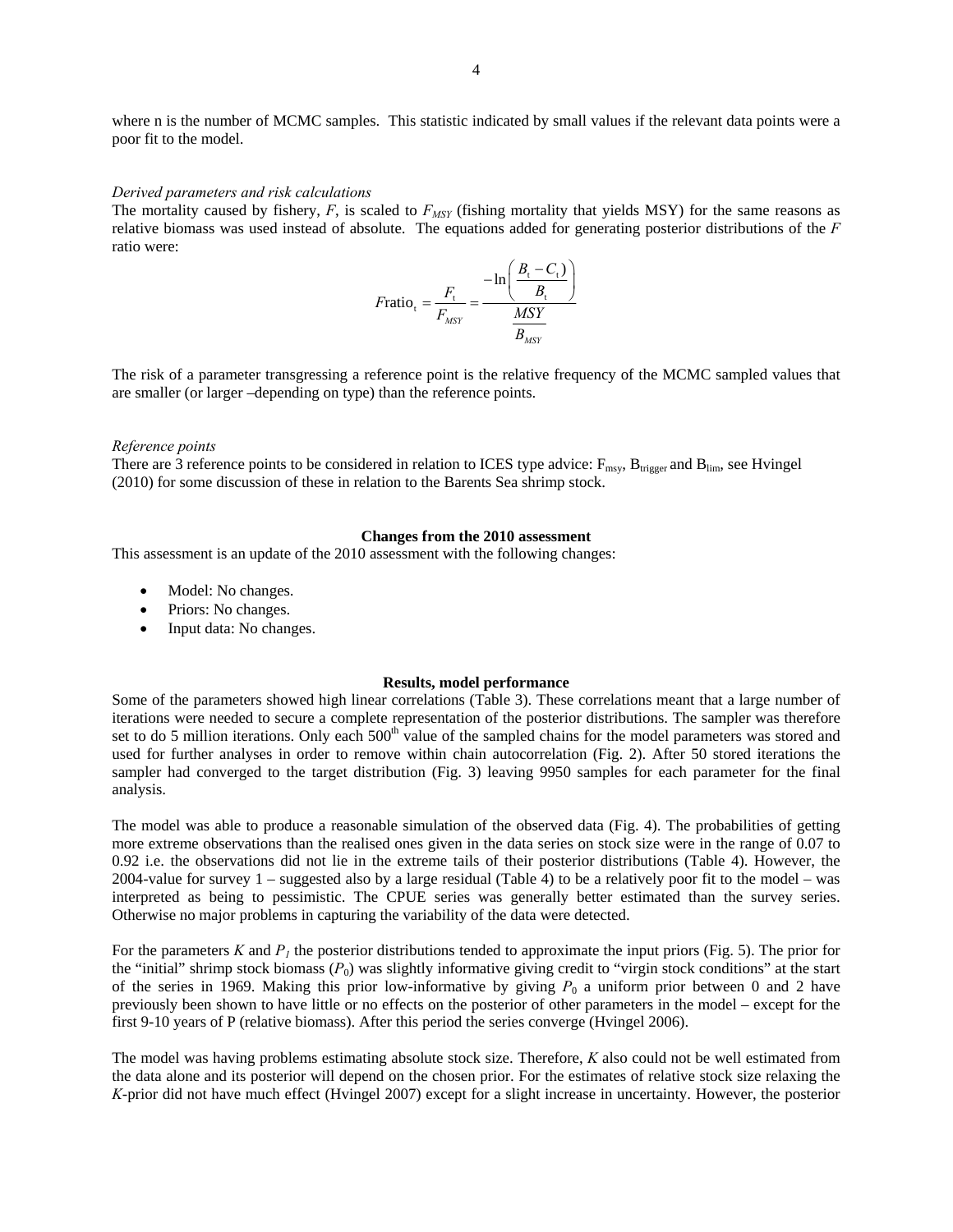for *MSY* is sensitive as *K* is correlated with *MSY*: in particular the right-hand side of the posterior distribution is widened while the left-hand side seem pretty well determined by the data.

The retrospective pattern of relative biomass series estimated by consecutively leaving out from 0 to 10 years of data did not reveal any problems with sensitivity of the model to particular years (Fig. 6).

The survey catchabilities,  $q_R$  and  $q_E$ , indicated that the new "Ecosystem survey" has a higher catchability than the old "Shrimp survey" (Table 5). The estimated CVs of the two surveys series had a median at about 17% and for the CPUE series at 12%. The process error,  $\sigma_{p}$ , had a median of 19%.

#### **Assessment results**

Since 1970, the estimated median biomass-ratio has been above its MSY-level (Fig. 7) and it seemed likely that the stock had been at or above its MSY level since the start of the fishery. A steep decline in stock biomass was noted in the mid 1980s following some years with high catches and the median estimate of biomass-ratio went close to Bmsy (Fig. 7). Since the late 1990s the stock has varied with a slightly increasing trend. The median 2011 level is at K. The estimated risk of stock biomass being below  $B_{MSY}$  in 2011 was 2% (Table 6).

The median fishing mortality ratio (*F-ratio*) has been well below 1 throughout the series (Fig. 8). In 2011 there is a low 1% risk of the F being above Fmsy (Table 6). Thus, in a single stock biomass/exploitation context within the PA framework the fishing mortality is low and stock biomass is high, well away from limit references (Fig. 9).

The posterior for *MSY* was positively skewed with a mode at 100 ktons (Fig. 4) and upper and lower quartiles at 112 ktons and 329 ktons (Table 5). As mentioned above the right tail of the MSY-posterior showed some sensitivity to changes in the prior for *K*. However, no matter which prior used the model estimated a probability of at 95% that *MSY* is higher than the recent quota recommendations of 60 ktons/yr.

Given the high probabilities of the stock being considerably above  $B_{MSY}$ , risk of stock biomass falling below this optimum level within a one-year perspective is low. Risk associated with six optional catch levels for 2012 are given in Table 6.

Assuming a catch of 23 kt for 2011, catch options up to 60 kt for 2012 have a low risk (<5%) of exceeding FMSY (Table 6) and is likely to maintain the stock at its current high level.

The risks associated with ten-year projections of stock development assuming annual catch of 30 000 to 90 000 t were investigated (Fig. 10). For all options the risk of the stock falling below  $B_{MSY}$  in the short to medium term (1-5) years) is low (<10%) and all of these catch options result in a probability of less than 5% of going below  $B_{\text{trigger}}$  over a 10 year period (Fig. 10). Catch options up to 60 000 t, have a low risk ( $< 5\%$ ) of exceeding  $F_{\text{MSY}}$  in the short term (Fig. 10).

Taking 90 000 t/yr will increase the risk of going below  $B_{MSY}$  to more than 10% during the ten years of projection (Fig. 10). However, the risk of going below  $B<sub>triger</sub>$  remains under 5%. The risk that catches of this magnitude will not be sustainable (prob( $F > FMSY$ )) in the longer term increase as compared to the 60 000 t option but is still below 15% after ten years.

Yield predictions can be made for various levels of fishing mortalities (e.g. at target fishing mortality= $F_{MSY}$ ) but such estimates have high uncertainties as absolute biomass can only be estimated with relatively high variances (see section on "estimation of parameters") and therefore such point estimates should be interpreted with caution. Instead we estimate yield at risk level of exceeding the target of FMSY (Table 7) and managers may pick their preferred risk level from this.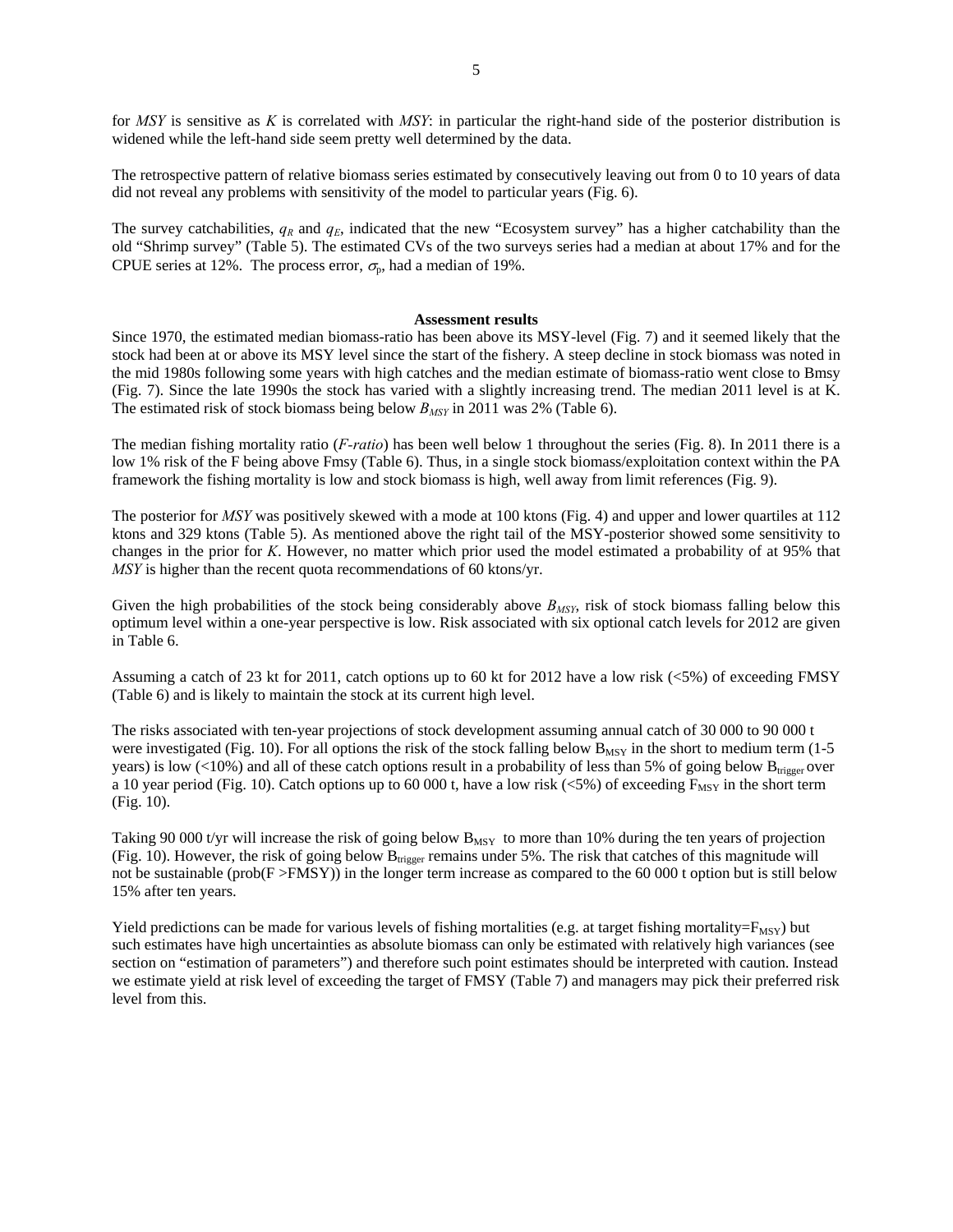## Conclusions:

*Mortality*. The fishing mortality has been below  $F_{msy}$  throughout the exploitation history of the stock. The risk that  $F$ will exceed  $F_{msv}$  in 2011 is estimated to be less than 1%.

*Biomass*. The stock biomass estimates have been above *Bmsy* throughout the history of the fishery. Biomass at the end of 2011 is estimated to be well above  $B_{trigger}$ .

*Recruitment*. Recruitment indices have decreased from 2004 to 2007-2008 but were higher in 2009 to 2011

*State of the Stock*. The Stock is estimated to be close to the carrying capacity. The risk of stock biomass being below  $B_{trigger}$  and fishing mortality above  $F_{msy}$  at end 2011 is less than 1%.

*Yield*. A catch option of up to 68 000 t for 2012 would have less than 5% risk of exceeding *Fmsy*. Catch options up to 60 000 t/yr, have a low risk (<5%) of exceeding  $F_{msy}$  in the coming 3 years. At a higher risk tolerance larger yield may be achieved.

#### **Additional considerations**

## *Rebuilding potential*

At 30%Bmsy (Blim) production is reduced to 50% of its maximum The estimate of the *r* (intrinsic rate of increase) had 95% confidence intervals ranging from 0.05 to 0.33 (Fig. 12 *left*). Thus without fishery it would take 3-10 years to rebuild the stock from Blim to Bmsy (Fig. 12 *right*).

## *Predation*

Both stock development and the rate at which changes might take place can be affected by changes in predation—in particular by cod, which has been estimated to consume large amounts of shrimp. If predation on shrimp were to increase rapidly outside the range previously experienced by the shrimp stock within the modelled period (1970– 2008), the shrimp stock might decrease in size more than the model results have indicated as likely. The cod stock has shown signs of increase recently (Arctic WG, ICES). However, as the total predation depends on the abundance both of cod, shrimp and also of other prey species the likelihood of such large reductions is at present hard to quantify.

Continuing investigations to include cod predation as an explicit effect in the assessment model has not so far been successful as it has not been possible to establish a relationship between shrimp/cod densities.

# *Recruitment/reaction time of the assessment model*

The model used is best at describing trends in stock development and will have some inertia in its response to yearto-year changes. Large and sudden changes in recruitment may therefore not be fully captured in model predictions.

## *Oceanography*

Temperatures in the Barents Sea have been high during the last eight years, mostly due to the inflow of warm water masses from the Norwegian Sea. The summer temperatures decreased in 2007 and 2008, but the temperatures in late winter 2008 (March) were record-high in the western Barents Sea. However, as the Atlantic inflow in late March and April was well below average, the typical temperature increase in spring did not occur in 2008. In summary the climatic situation in the Barents Sea has been somewhat extraordinary in 2008. The low temperatures in spring may have increased the mortality of young shrimp.

In 2010, temperatures close to the bottom were in general slightly lower than in 2009, but still above the long-term mean by 0.1-0.6°C in most of the surveyed area (Anon. 2010). Only small areas with temperatures below 1°C were observed. Shrimps were only caught in areas where bottom temperatures were above 0°C. Highest shrimp densities were found between zero and 4°C, while the limit of upper temperature preference appeared to lie at about 6-8°C. The wedge of cold near-zero degrees water observed in 2009 in the central Barents Sea, which appeared to drive the distribution of shrimps more easterly, has in 2010 shifted/decreased, allowing for increased presence of shrimps in central shelf areas again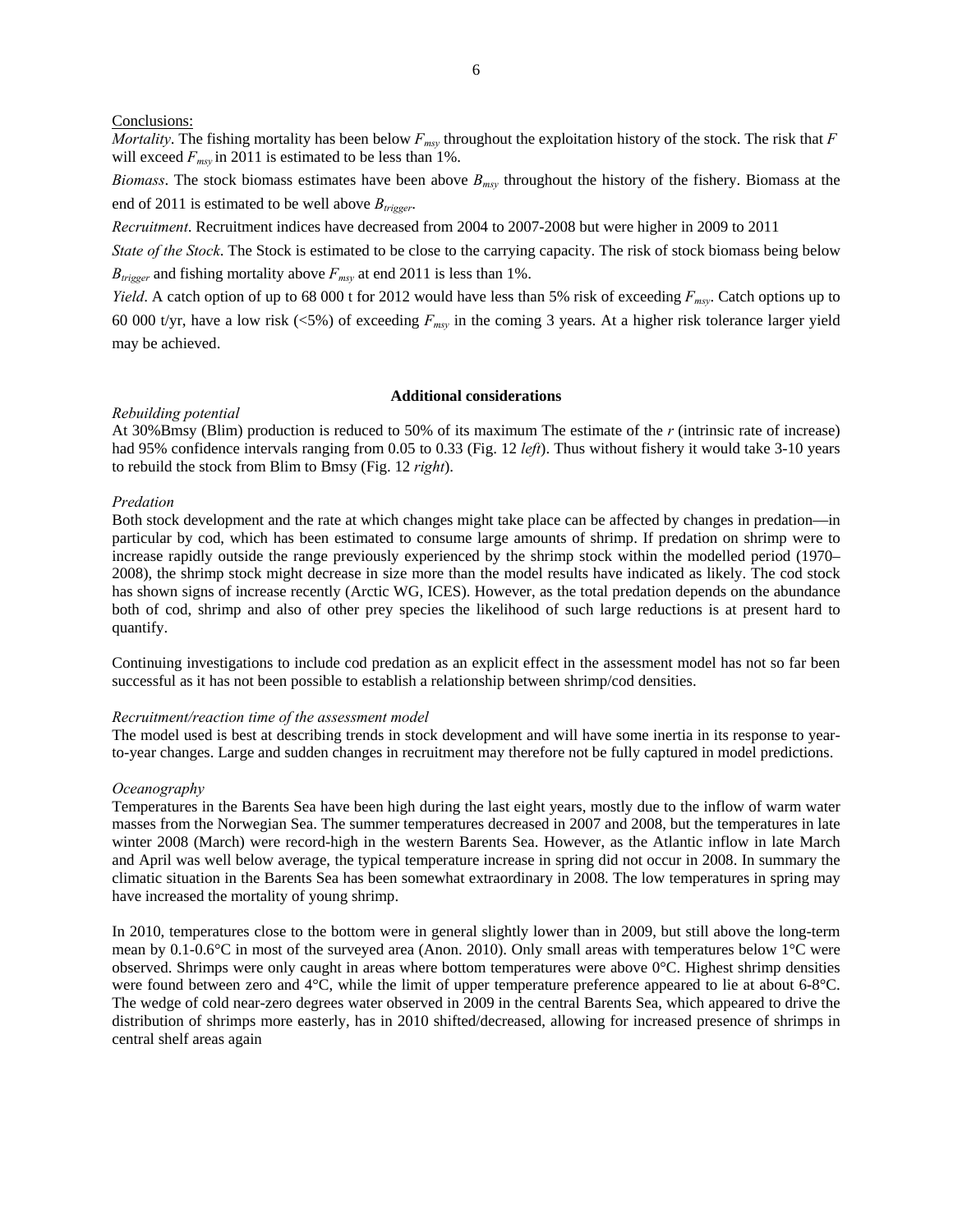## **References**

Anon., 2005a. Report of the Pandalus assessment working group. *ICES CM 2006/ACFM:10. ref G*. 72 pp.

- Anon. 2005b. ICES Report of the ICES Advisory Commit tee on Fishery Management , Advisory Commit tee on the Marine Environment and Advisory Commit tee on Ecosystems, 2005. *ICES advice. Vol 3*, p. 104-108.
- Bayes, T. 1763. An essay towards solving a problem in the doctrine of chances. Philosophical Transactions of the Royal Society, 330–418. Reprinted in Biometrika 1958, 45: 293–315.
- Brooks, S. and Gelman, A. 1998. General methods for monitoring convergence of iterative simulations. Journal of Computational and Graphical Statistics 7, 4: 434–455.
- Fletcher, R.I. 1978. Time-dependent solutions and efficient parameters for stock-production models. Fisheries Bulletin, 76: 377–388.
- Gelman, A. and Rubin, D. B. 1992. Inference from iterative simulation using multiple sequences. Statistical Science, 7: 457–511.
- Gelfand, A.E. and Dey, D.K. 1994. Bayesian model choice: asymptotics and exact calculations. Journal of the Royal Statistical Society, B 56: 501–514.
- Gelman, A., Meng, X.L., and Stern, H.S. (1996) Posterior predictive assessment of model fitness via realized discrepancies, Statistica Sinica, 6: 733–807
- Gelman, A., Carlin, J.C., Stern, H. and Rubin D.B. 1995. Bayesian Data Analysis. Chapman and Hall, New York. 525 pp.
- Gelman, A., Meng, X.L. and Stern H.S. 1996. Posterior predictive assessment of model fitness via realized discrepancies. Statistica Sinica, 6: 733-807.Gilks W.R., Richardson, S and Spiegelhalter, D.J. (Editors). 1996. Markov chain Monte Carlo in Practice. Chapman and Hall, London, UK. 512 pp.
- Geweke, J. 1992. Evaluating the accuracy of sampling-based approaches to calculating posterior moments. In Bayesian Statistics 4 (ed JM Bernado, JO Berger, AP Dawid and AFM Smith). Clarendon Press, Oxford, UK: 169-194
- Heidelberger, P. and Welch, P. 1983. Simulation run length control in the presence of an initial transient. Operations Research, 31: 1109–1144.
- Hvingel, C. 2010. Shrimp (*Pandalus borealis*) in the Barents Sea stock assessment and precautionary approach and MSY based management considerations. *NAFO SCR Doc. 10/61.*

Serial No. N5852

- Hvingel, C. 2006. Research survey information regarding northern shrimp (*Pandalus borealis*) in the Barents Sea. *NAFO SCR Doc. 06/63.*
- Hvingel, C. 2006a. Towards a Quantitative Assessment Framework for the Shrimp (*Pandalus borealis*) Stock in the Barents Sea. *NAFO SCR Doc. 06/64.*
- Hvingel, C. 2007. An assessment of the shrimp (*Pandalus borealis*) stock in the Barents Sea. *NAFO SCR Doc. 07/76.*
- Hvingel, C., Thangstad, T., Luibin, P. 2008. Research survey information regarding northern shrimp (*Pandalus borealis*) in the Barents Sea and Svalbard area. *NAFO SCR Doc. 08/60..*
- Hvingel, C., Thangstad, T 2008. The Norwegian fishery for northern shrimp (Pandalus borealis) in the Barents Sea and round Svalbard. *NAFO SCR Doc. 08/57.*
- Hvingel, C. and M.C.S. Kingsley, 2002. A framework for the development of management advice on a shrimp stock using a Bayesian approach. *NAFO SCR Doc. 02/158 Serial No. N4787.*
- Hvingel, C. and M.C.S. Kingsley (2006). A framework to model shrimp (Pandalus borealis) stock dynamics and quantify risk associated with alternative management options, using Bayesian methods. *ICES J. Mar. Sci. 63:68–82.*
- ICES. 2006. ICES Report on Ocean Climate 2005. ICES Cooperative Research Report No. 280. 53 pp.
- Martinez, I., Aschan, M., Skjerdal, T., and Aljanabi, S. M. 2006. The genetic structure of *Pandalus borealis* in the Northeast Atlantic determined by RAPD analysis. *ICES J. Mar. Sci. 63: 840–850*.
- Raftery, A.L. and Lewis, S. 1992. How many iterations in the Gibbs sampler? *In* Bayesian Statistics 4. *Edited by* J.M. Bernardo, J.O. Berger, A.P. Dawid, and A.F.M. Smith. Oxford University Press, Oxford pp. 763–774.
- Schaefer, M.B. 1954. Some aspects of the dynamics of populations important to the management of the commercial marine fisheries. Bulletin of the Inter-American Tropical Tuna Commission, 1: 27–56.
- Schnute, J. 1994. A general framework for developing sequential fisheries models. Canadian Journal of Fisheries and Aquatic Sciences, 51: 1676–1688.
- Spiegelhalter, D.J., Thomas, A., Best, N., Lunn, D. 2004. WinBUGS User Manual version 1.4 January 2003 MRC Biostatistics Unit, Inst. of Public Health, Cambridge, England.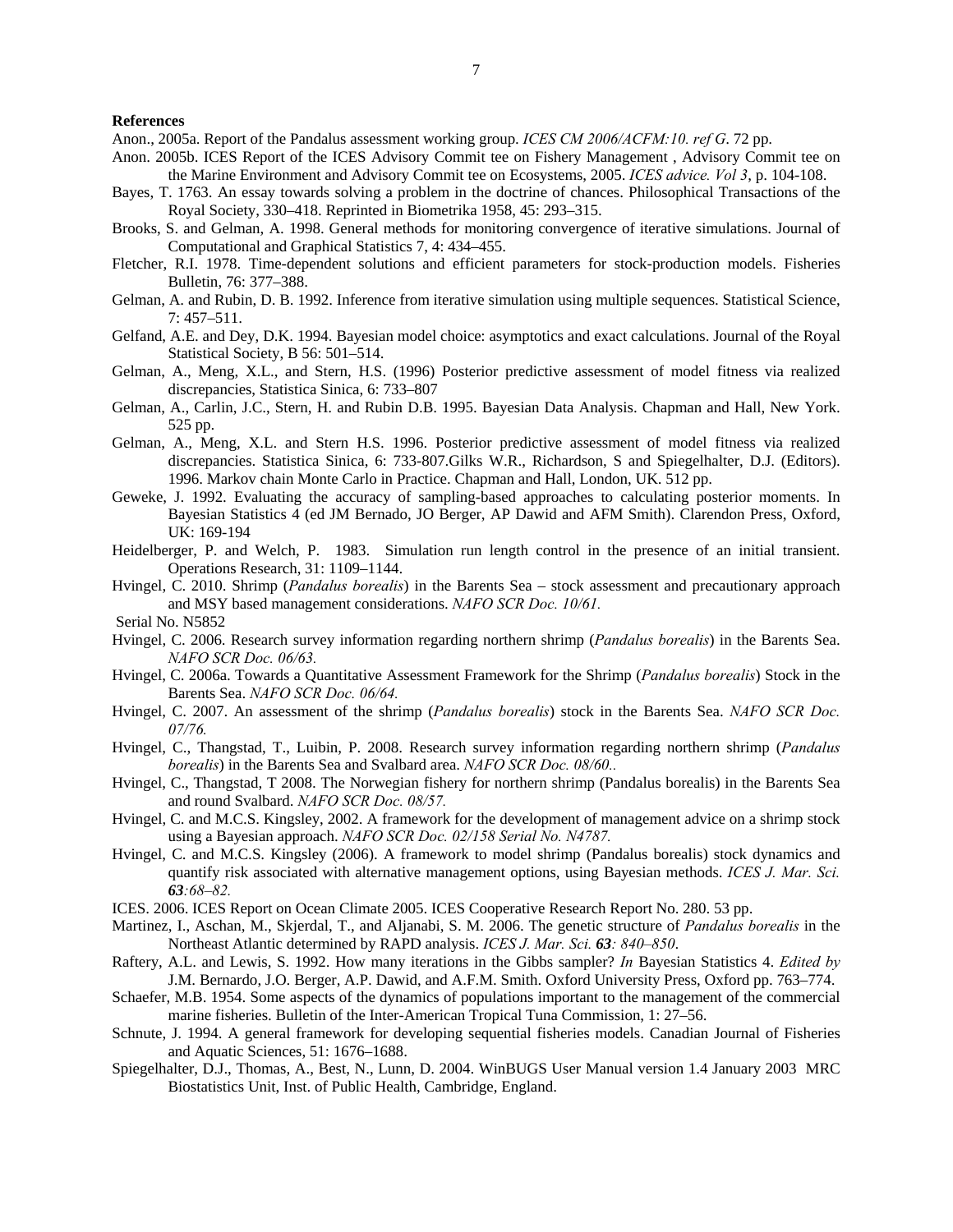**Table 1.** Model input data series: Catch by the fishery; three indices of fishable biomass – a standardized catch rate index based on fishery data (CPUE), a research survey index discontinued in 2004 (Survey 1) and the current survey started in 2004 (Survey 2).

|              | Catch          | <b>CPUE</b>    | Survey 1   | Survey 2 |
|--------------|----------------|----------------|------------|----------|
| Year         | (ktons)        | (index)        | (ktons)    | (ktons)  |
|              |                |                |            |          |
| 1970         | 5.5            |                |            |          |
| 1971         | 5.1            | -              |            |          |
| 1972         | 6.8            |                |            |          |
| 1973         | 6.9            |                |            |          |
| 1974         | 9.0            |                |            |          |
| 1975         | 8.2            |                |            |          |
| 1976         | 10.3           |                |            |          |
| 1977         | 24.4           |                |            |          |
| 1978         | 36.3           |                |            |          |
| 1979         | 36.7           |                |            |          |
| 1980         | 46.3           | 1.000          |            |          |
| 1981         | 44.6           | 1.194          |            |          |
| 1982         | 62.8           | 1.150          | 327        |          |
| 1983<br>1984 | 104.8<br>128.1 | 1.306<br>1.382 | 429<br>471 |          |
| 1985         | 124.5          | 1.145          | 246        |          |
| 1986         | 65.3           | 0.678          | 166        |          |
| 1987         | 43.4           | 0.533          | 146        |          |
| 1988         | 48.7           | 0.573          | 181        |          |
| 1989         | 62.7           | 0.722          | 216        |          |
| 1990         | 81.2           | 0.736          | 262        |          |
| 1991         | 74.9           | 0.778          | 321        |          |
| 1992         | 68.6           | 0.903          | 239        |          |
| 1993         | 56.3           | 0.974          | 233        |          |
| 1994         | 28.3           | 0.801          | 161        |          |
| 1995         | 25.2           | 0.669          | 193        |          |
| 1996         | 34.5           | 0.839          | 276        |          |
| 1997         | 35.7           | 0.800          | 300        |          |
| 1998         | 55.8           | 0.969          | 341        |          |
| 1999         | 75.7           | 1.019          | 316        |          |
| 2000         | 83.2           | 0.901          | 247        |          |
| 2001         | 57.5           | 0.909          | 184        |          |
| 2002         | 61.5           | 0.896          | 196        |          |
| 2003         | 38.0           | 0.879          | 212        |          |
| 2004         | 41.3           | 0.751          | 151        | 261      |
| 2005         | 41.4           | 1.040          |            | 446      |
| 2006         | 29.5           | 1.141          |            | 517      |
| 2007         | 29.3           | 1.021          |            | 426      |
| 2008         | 26.5           | 1.043          |            | 317      |
| 2009         | 23.6           | 1.065          |            | 343      |
| 2010         | 20.9           | 0.989          |            | 482      |
| 2011         | 23.0           | 1.105          |            | 442      |
|              |                |                |            |          |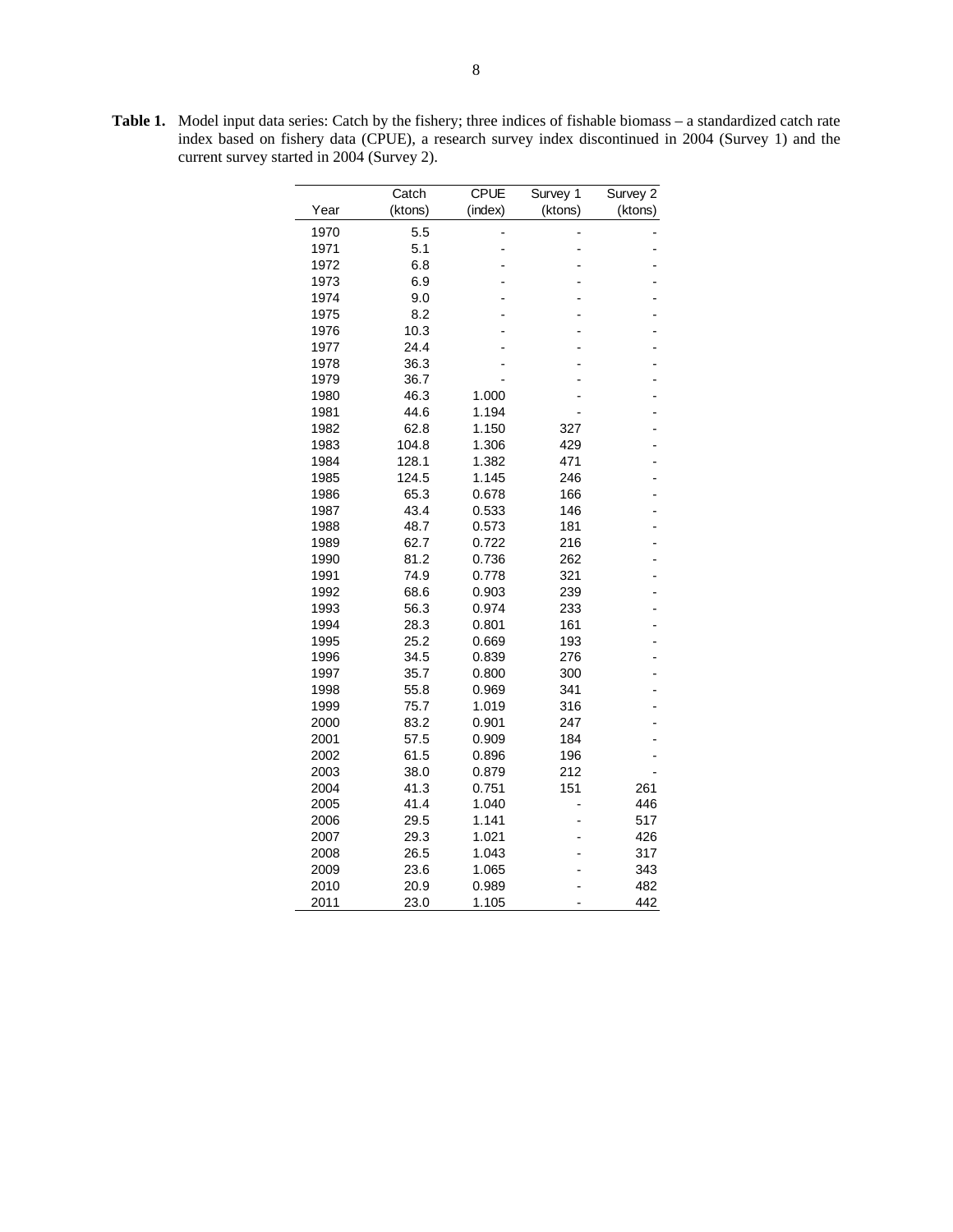| Parameter                 |                | Prior                                    |
|---------------------------|----------------|------------------------------------------|
| Name                      | Symbol         | <b>Distribution</b><br><b>Type</b>       |
| Maximal Suatainable Yield | <b>MSY</b>     | reference<br>$\sim$ dunif $(1, 1000)$    |
| Carrying capacity         | Κ              | informative<br>$\sim$ dlnorm $(7.82,3)$  |
| Catchability survey 1     | $q_R$          | reference<br>$ln(q_R)$ ~dunif(-10,1)     |
| Catchability survey 2     | $q_E$          | reference<br>$ln(q_F)$ ~dunif(-10,1)     |
| Catchability CPUE         | $q_c$          | reference<br>$ln(qc)$ ~dunif(-10,1)      |
| Initial biomass ratio     | P <sub>0</sub> | informative<br>$\sim$ dlnorm $(0.6,25)$  |
| Precision survey 1        | $1/\sigma_R^2$ | $\sim$ dgamma $(4, 0.1125)$<br>reference |
| Precision survey 2        | $1/\sigma_E^2$ | $\sim$ dgamma $(4, 0.1125)$<br>reference |
| <b>Precision CPUE</b>     | $1/\sigma_c^2$ | $\sim$ dgamma $(4, 0.1125)$<br>reference |
| Precision model           | $1/\sigma_P^2$ | $\sim$ dgamma $(0.1, 0.1)$<br>reference  |

Table 2. Priors used in the model. ~ means "distributed as..", dunif = uniform-, dlnorm = lognormal-, dnorm= normal- and dgamma = gammadistributed. Symbols as in text.

**Table 3.** Correlations among selected model parameters (for explanation of symbols, see text).

|                  | <b>MSY</b> | Κ       | $q_R$        | q <sub>Ε</sub> | $q_{c}$ | $P_o$   | $\sigma_{\!R}$ | $\sigma_E$ | $\sigma_{\rm C}$ | $\sigma_P$ |
|------------------|------------|---------|--------------|----------------|---------|---------|----------------|------------|------------------|------------|
| K                | 0.60       | 1       |              |                |         |         |                |            |                  |            |
| $q_R$            | $-0.51$    | $-0.65$ | $\mathbf{1}$ |                |         |         |                |            |                  |            |
| $q_E$            | $-0.49$    | $-0.63$ | 0.97         | 1              |         |         |                |            |                  |            |
| $q_{C}$          | $-0.51$    | $-0.66$ | 0.98         | 0.98           | 1       |         |                |            |                  |            |
| P <sub>o</sub>   | $-0.01$    | $-0.01$ | $-0.02$      | $-0.03$        | $-0.02$ | 1       |                |            |                  |            |
| $\sigma_R$       | $-0.01$    | 0.01    | $-0.01$      | $-0.02$        | $-0.02$ | 0.00    | 1              |            |                  |            |
| $\sigma_E$       | 0.00       | 0.01    | $-0.01$      | $-0.01$        | $-0.01$ | 0.00    | $-0.05$        | 1          |                  |            |
| $\sigma_{\rm C}$ | 0.03       | $-0.01$ | 0.01         | 0.03           | 0.01    | $-0.01$ | $-0.16$        | 0.02       | 1                |            |
| $\sigma_P$       | 0.11       | 0.07    | $-0.10$      | $-0.08$        | $-0.11$ | $-0.01$ | $-0.11$        | 0.07       | 0.07             | 1          |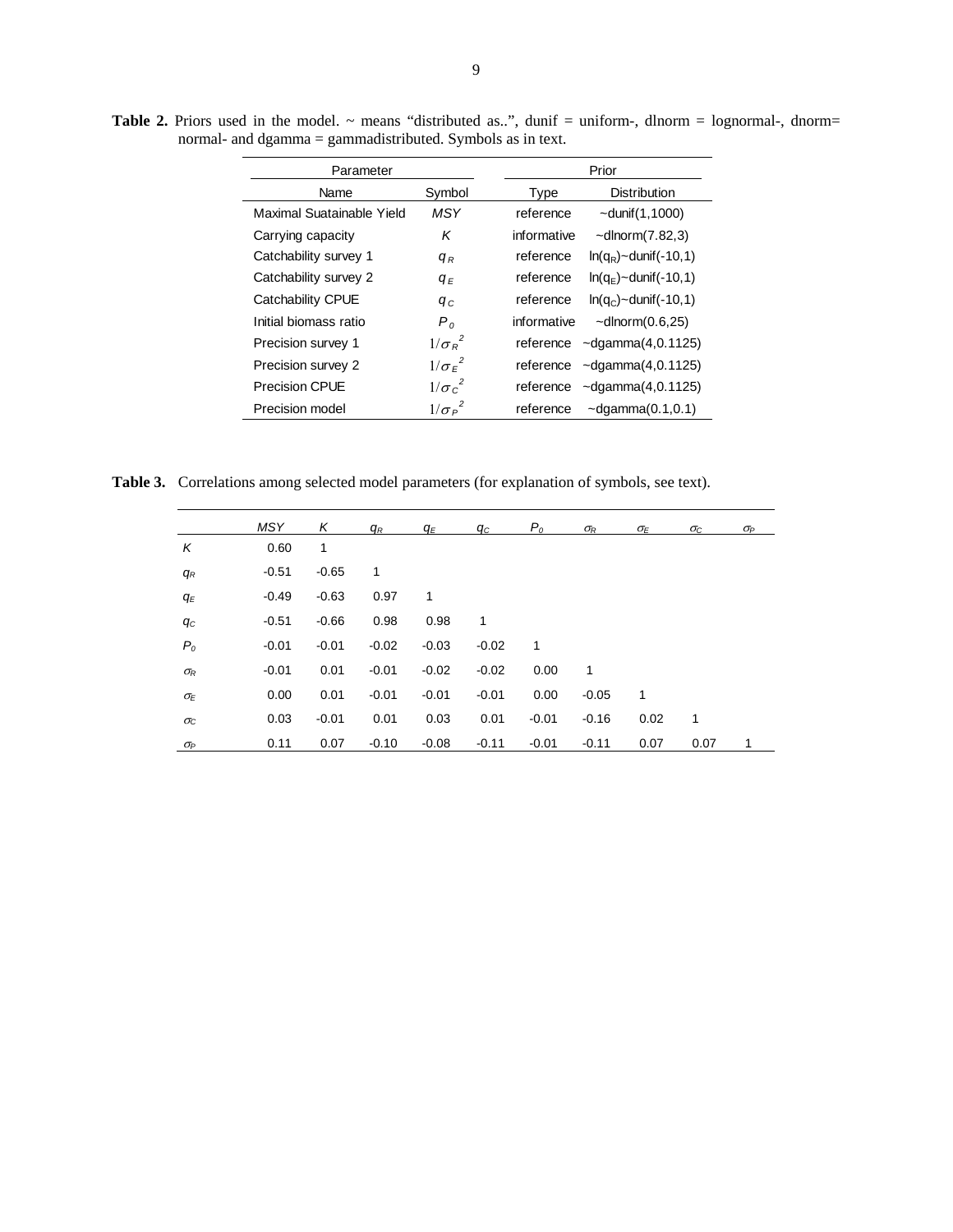| <b>CPUE</b> |                 |      | Survey 1  |      | Survey 2  |      |  |
|-------------|-----------------|------|-----------|------|-----------|------|--|
| Year        | resid (%)<br>Pr |      | resid (%) | Pr   | resid (%) | Pr   |  |
| 1980        | 3.99            | 0.42 |           |      |           |      |  |
| 1981        | $-2.97$         | 0.59 |           |      |           |      |  |
| 1982        | 2.59            | 0.45 | 0.49      | 0.50 |           |      |  |
| 1983        | 2.27            | 0.45 | $-13.29$  | 0.77 |           |      |  |
|             |                 |      |           |      |           |      |  |
| 1984        | $-0.65$         | 0.53 | $-18.82$  | 0.85 |           |      |  |
| 1985        | $-11.02$        | 0.79 | 15.35     | 0.25 |           |      |  |
| 1986        | 0.75            | 0.49 | 14.60     | 0.25 |           |      |  |
| 1987        | 7.03            | 0.33 | 8.82      | 0.35 |           |      |  |
| 1988        | 7.96            | 0.32 | $-4.82$   | 0.60 |           |      |  |
| 1989        | 1.71            | 0.46 | $-5.32$   | 0.62 |           |      |  |
| 1990        | 9.35            | 0.29 | $-14.45$  | 0.79 |           |      |  |
| 1991        | 12.70           | 0.23 | $-23.93$  | 0.92 |           |      |  |
| 1992        | $-1.55$         | 0.55 | 3.59      | 0.43 |           |      |  |
| 1993        | $-8.43$         | 0.73 | 6.62      | 0.38 |           |      |  |
| 1994        | $-6.75$         | 0.69 | 29.21     | 0.11 |           |      |  |
| 1995        | 7.80            | 0.31 | 4.07      | 0.43 |           |      |  |
| 1996        | 3.24            | 0.44 | $-12.60$  | 0.76 |           |      |  |
| 1997        | 13.09           | 0.22 | $-16.02$  | 0.81 |           |      |  |
| 1998        | 5.87            | 0.37 | $-16.21$  | 0.82 |           |      |  |
| 1999        | 1.39            | 0.47 | $-8.95$   | 0.68 |           |      |  |
| 2000        | 0.96            | 0.48 | 2.57      | 0.45 |           |      |  |
| 2001        | $-7.89$         | 0.71 | 26.73     | 0.13 |           |      |  |
| 2002        | $-7.14$         | 0.70 | 18.23     | 0.21 |           |      |  |
| 2003        | $-6.46$         | 0.68 | 8.02      | 0.36 |           |      |  |
| 2004        | $-3.13$         | 0.59 | 34.20     | 0.07 | 11.89     | 0.29 |  |
| 2005        | $-2.28$         | 0.56 |           |      | $-8.58$   | 0.69 |  |
| 2006        | 0.21            | 0.50 |           |      | $-11.27$  | 0.74 |  |
| 2007        | 2.10            | 0.45 |           |      | $-1.80$   | 0.55 |  |
| 2008        | $-7.10$         | 0.69 |           |      | 22.64     | 0.15 |  |
| 2009        | $-5.41$         | 0.65 |           |      | 13.23     | 0.26 |  |
| 2010        | 8.69            | 0.30 |           |      | $-14.08$  | 0.79 |  |
| 2011        | $-0.15$         | 0.51 |           |      | $-2.65$   | 0.57 |  |

**Table 4.** Model diagnostics: residuals (% of observed value) and probability of getting a more extreme observation (Pr).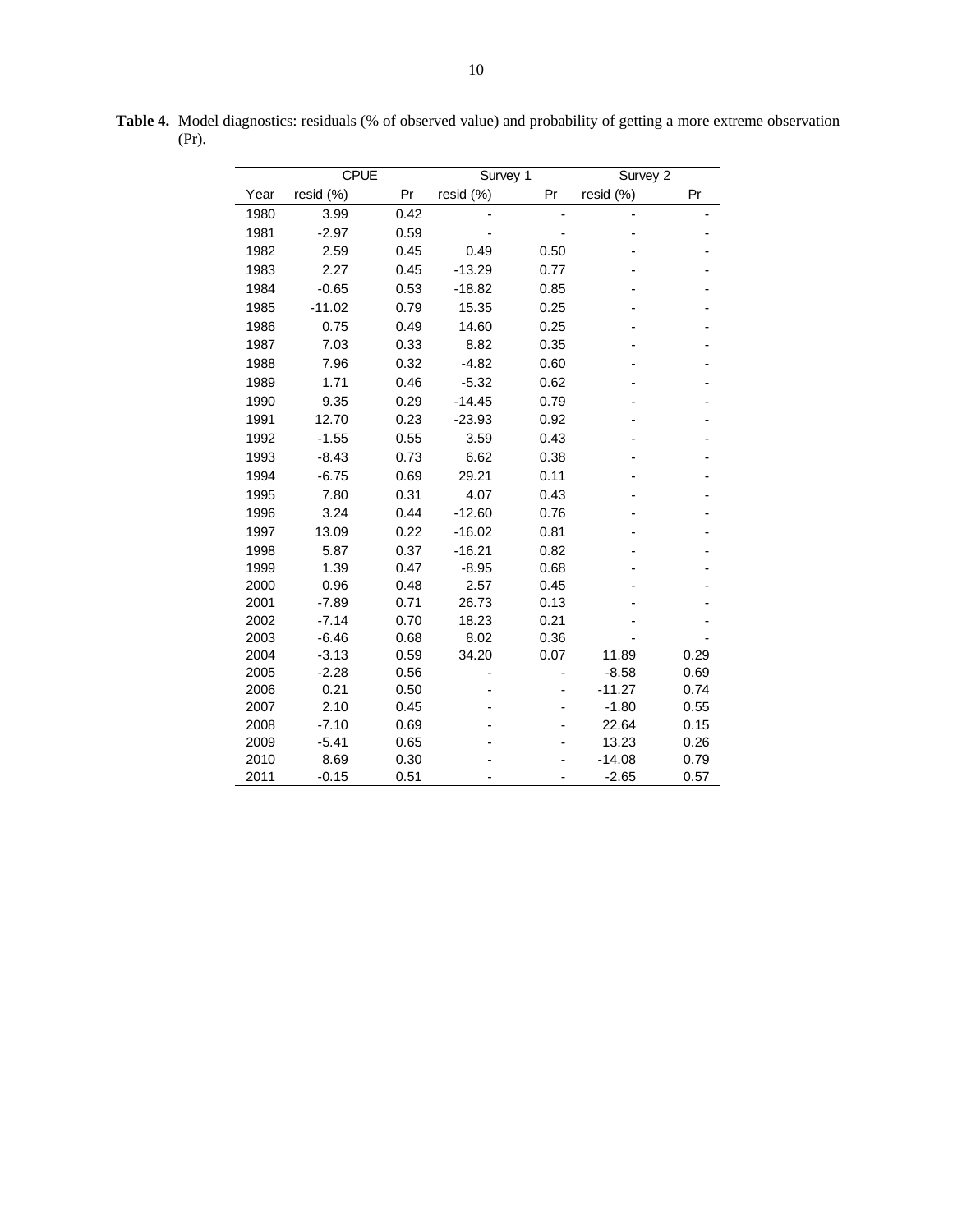|                | Mean    | sd      | 25 %      | Median      | 75 %      |
|----------------|---------|---------|-----------|-------------|-----------|
| MSY (ktons)    | 246     | 183     | 112       | 195         | 329       |
| $K$ (ktons)    | 3196    | 1804    | 1849      | 2782        | 4100      |
| r              | 0.32    | 0.16    | 0.21      | 0.31        | 0.42      |
| $q_R$          | 0.14    | 0.11    | 0.07      | 0.11        | 0.18      |
| $q_E$          | 0.20    | 0.15    | 0.10      | 0.16        | 0.25      |
| $q_c$          | 5.1E-04 | 3.8E-04 | $2.5E-04$ | $4.0E - 04$ | $6.3E-04$ |
| P <sub>0</sub> | 1.50    | 0.26    | 1.33      | 1.50        | 1.68      |
| $P_{2011}$     | 2.02    | 0.54    | 1.68      | 1.98        | 2.31      |
| $\sigma_R$     | 0.18    | 0.03    | 0.16      | 0.18        | 0.20      |
| $\sigma_E$     | 0.17    | 0.04    | 0.14      | 0.16        | 0.19      |
| $\sigma_C$     | 0.13    | 0.02    | 0.11      | 0.12        | 0.14      |
| $\sigma_P$     | 0.19    | 0.03    | 0.17      | 0.19        | 0.21      |

**Table 5. S**ummary of parameter estimates: mean, standard deviation (sd) and 25, 50, and 75 percentiles of the posterior distribution of selected parameters (symbols are as in the text).

**Table 6.** Stock status and short term predictions. *Upper*: stock status for 2009 of 2011. *Lower*: predictions for 2012 given catch options ranging from 30 to 90 ktons

| <b>Status</b>                                                                                               | 2010          | $2011*$                       |    |                             |    |    |
|-------------------------------------------------------------------------------------------------------------|---------------|-------------------------------|----|-----------------------------|----|----|
| Risk of falling below $B_{lim}$ (0.3 $B_{MSV}$ )                                                            |               | $0.0\%$ 0.0 %                 |    |                             |    |    |
| Risk of falling below <i>Btrig</i> (0.5B <sub>MSY</sub> )                                                   | $0.1\%$ 0.1 % |                               |    |                             |    |    |
| Risk of falling below $B_{MSV}$                                                                             |               | $1.7\%$ 2.1 %                 |    |                             |    |    |
| Risk of exceeding $F_{MSV}$                                                                                 |               | $0.7\%$ 0.8 %                 |    |                             |    |    |
| Risk of exceeding $1.7F_{MSV}$                                                                              |               | $0.4\%$ 0.4 %                 |    |                             |    |    |
| Stock size (B/Bmsy), median                                                                                 | 2.07          | 1.98                          |    |                             |    |    |
| Fishing mortality (F/Fmsy), median                                                                          | 0.05          | 0.06                          |    |                             |    |    |
| Productivity (% of MSY)                                                                                     | $-15%$        | 3 %                           |    |                             |    |    |
| *Predicted catch = 23ktons                                                                                  |               |                               |    |                             |    |    |
|                                                                                                             |               |                               |    |                             |    |    |
| Catch option 2012 (ktons)                                                                                   | 30            | 40                            | 50 | 60                          | 70 | 90 |
| Risk of falling below $B_{lim}$ (0.3 $B_{MSV}$ )                                                            | $0.0 \%$      |                               |    | $0.0\%$ 0.0% 0.0% 0.0% 0.1% |    |    |
| $D_{\text{in}}$ $\sim$ $L_{\text{in}}$ $\sim$ $L_{\text{in}}$ $\sim$ $D_{\text{in}}$ $\sim$ $D_{\text{in}}$ |               | ሰኃየሪ ሰኃየሪ ሰኃየሪ ሰኃየሪ ሰኃየሪ ሰኃየሪ |    |                             |    |    |

| Risk of falling below $B_{lim}$ (0.3 $B_{Max}$ )          |      |      |           |      | $0.0\%$ 0.0 % 0.0 % 0.0 % 0.0 % 0.0 % 0.1 % |      |
|-----------------------------------------------------------|------|------|-----------|------|---------------------------------------------|------|
| Risk of falling below <i>Btrig</i> (0.5B <sub>MSV</sub> ) |      |      |           |      | $0.2\%$ 0.2 % 0.2 % 0.2 % 0.2 % 0.2 %       |      |
| Risk of falling below $B_{MSY}$                           |      |      |           |      | 2.5 % 2.6 % 2.7 % 3.0 % 2.9 % 3.1 %         |      |
| Risk of exceeding $F_{MSV}$                               |      |      |           |      | 1.3 % 2.1 % 3.1 % 4.4 % 5.5 % 8.7 %         |      |
| Risk of exceeding 1.7 $F_{MSY}$                           |      |      |           |      | $0.6\%$ 0.9% 1.4% 1.8% 2.5% 3.7%            |      |
| Stock size (B/Bmsy), median                               | 1.93 | 1.92 | 1.92 1.91 |      | 1.89                                        | 1.89 |
| Fishing mortality (F/Fmsy),                               | 0.08 | 0.11 | 0.13      | 0.16 | 0.19                                        | 0.24 |
| Productivity (% of MSY)                                   | 13 % |      |           |      | 15 % 16 % 18 % 21 % 21 %                    |      |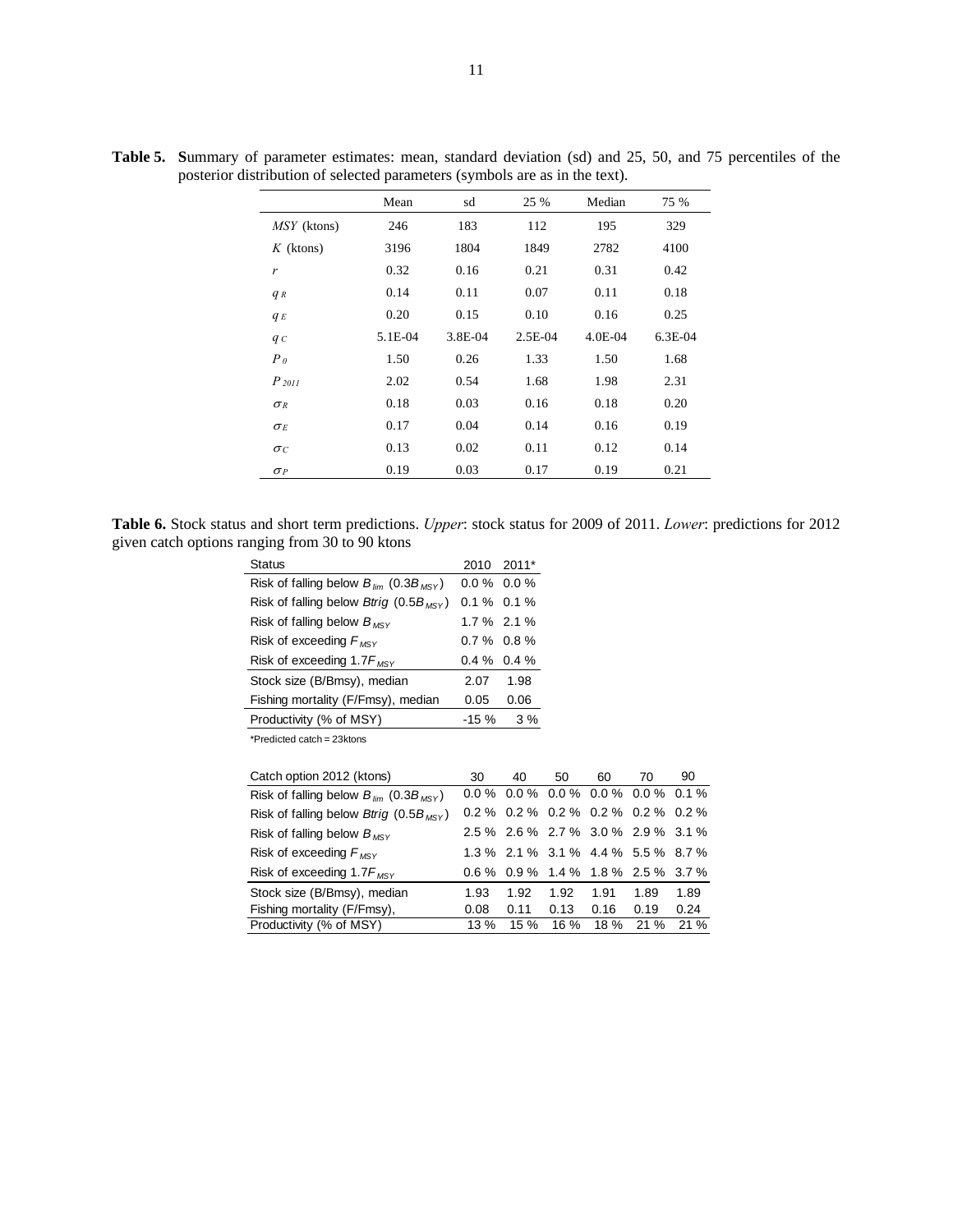Year 2012 2013 2014 2015 2016 2017 2018 2019 2020 .5 % 5 % 43 68 44 65 42 62 41 60 39 58 38 55 38 53 36 53 36 51 Risk of exceeding F<sub>msy</sub> % 10 % 98 97 91 88 84 80 76 73 71 25 % 181 180 165 152 142 136 130 125 121 50 % 321 318 286 264 247 235 229 223 216

72

120

213

d  $\rm N_{\circ}08$ Svalbard B E ICES Div. IIb Novaja Fopen 75°N Zemlja Svalbard Fishery<br>Protection Zone Hopen Bear Ist. "Loop Hole" ICES Div. Ila  $N_00Z$ RUSS **ICES Div. I** Ŵ  $\overline{A}$ 0 < 100 kg/sq km  $101 - 200$ RUSSIA  $201 - 500$  $501 - 1000$ **ICES Division bourdary** 1001 - 2500 **EEZ** boundary 65°N  $> 2500$  $20^{\circ}E$ 30°E 40°E  $50^{\circ}E$ 

Fig. 1. Shrimp in the Barents Sea: stock distribution mean density  $(kg/km^2)$  based on survey data 2000-2010.

Northern shrimp (*Pandalus borealis*) in Subareas I and II (Barents Sea). Predictions of yield ('000 t) at different levels of risk of exceeding  $F_{MSY}$ .

**Table 7**

2021

36 51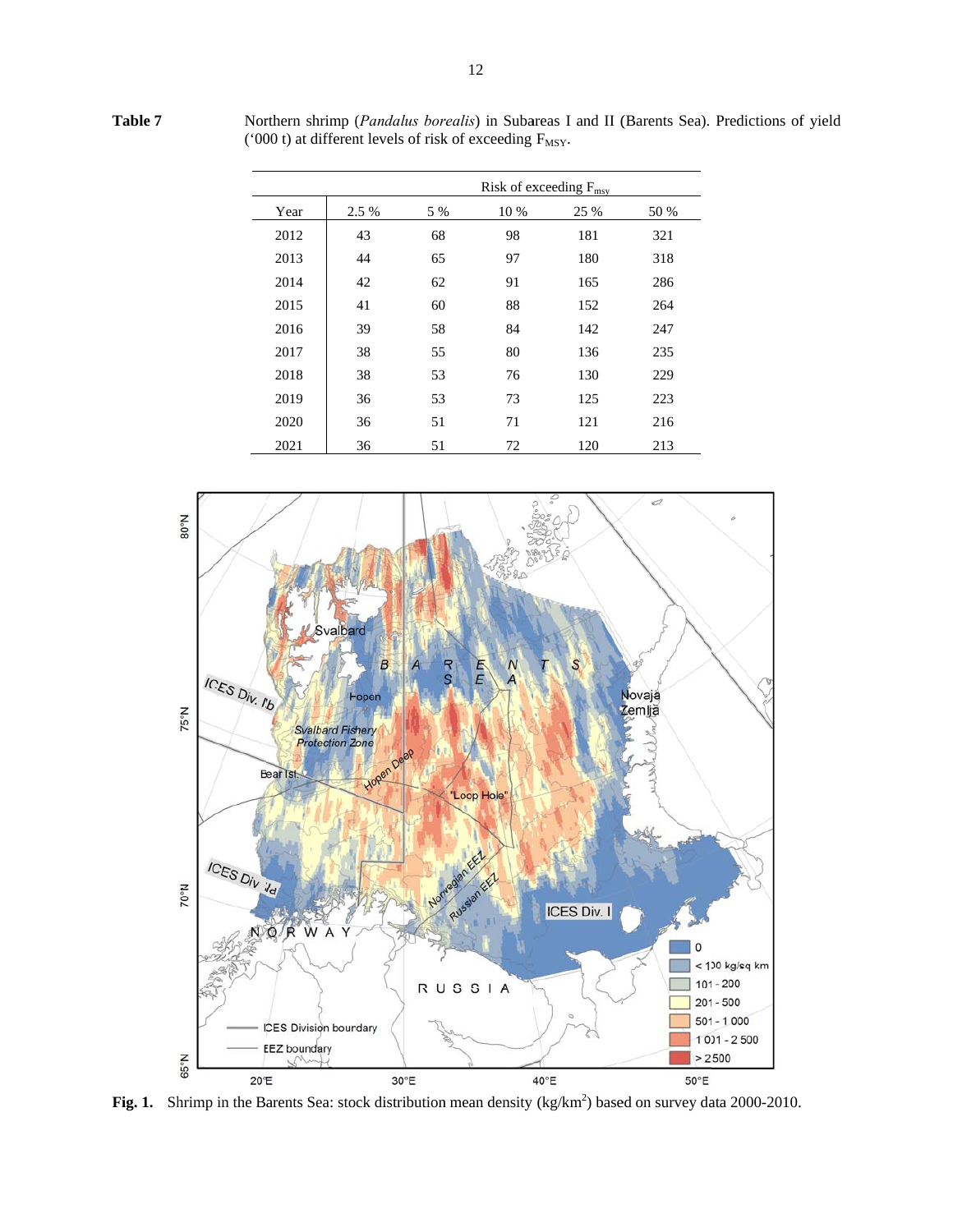

Fig. 2. Autocorrelation function of values sampled for four selected variables out to lag 50. K is the carrying capacity, P[41] is the relative biomass in year 2011, MSY is maximum sustainable yield and precP is the process precision (1/ process error).



**Fig. 3.** Three traces (red, green, blue) with different initial values of dour selected variables. K is the carrying capacity, P[41] is the relative biomass in year 2011, MSY is maximum sustainable yield and precP is the process precision (1/ process error).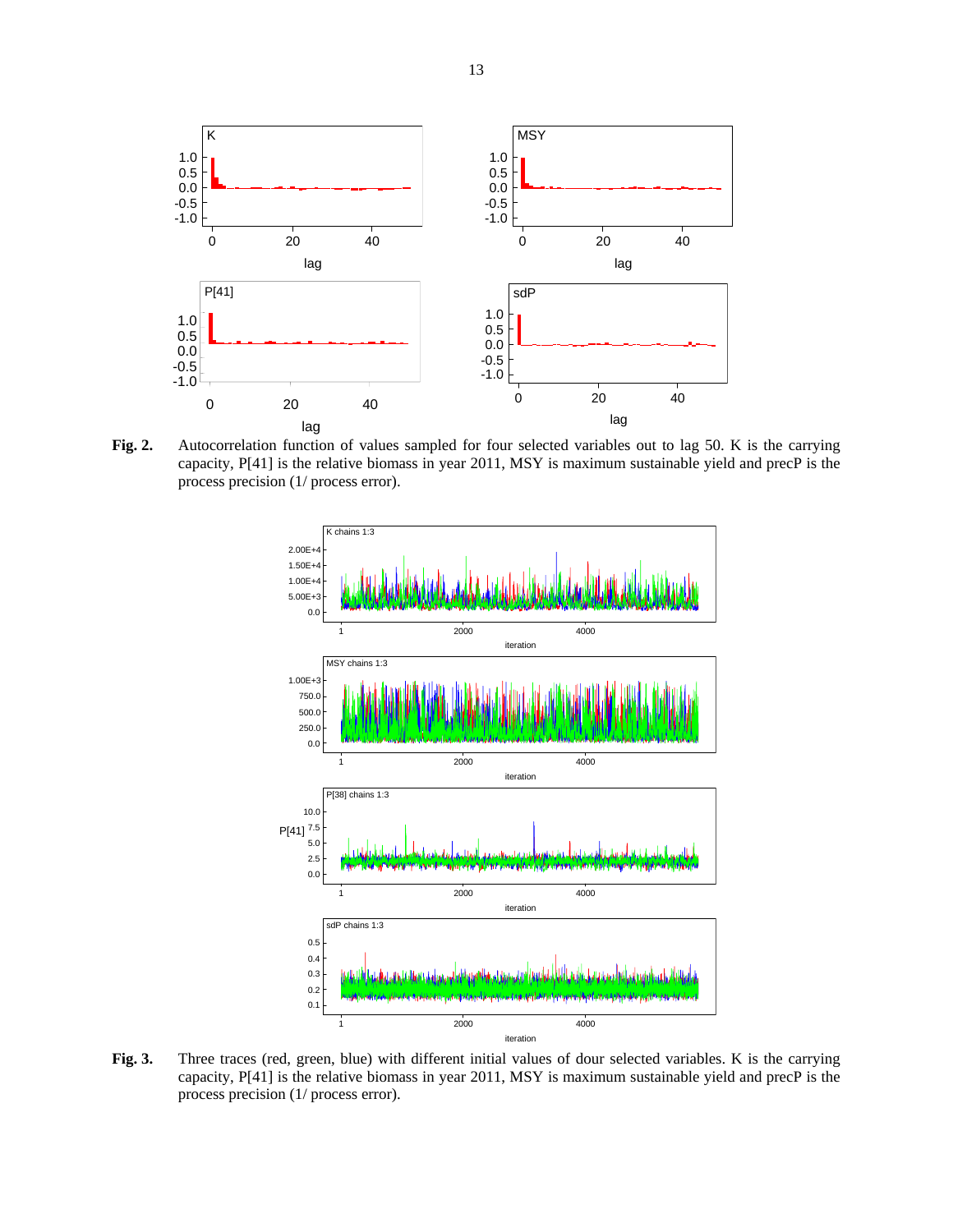

**Fig. 4.** Observed (solid line) and estimated (shaded) series of the biomass indices derived by standardising commercial vessel catch-per-unit-effort (CPUE), the 1982-2004 shrimp survey (Survey 1) and the Ecosystem survey since 2004 (Survey 2). Gray shaded areas are inter-quartile range of the posteriors.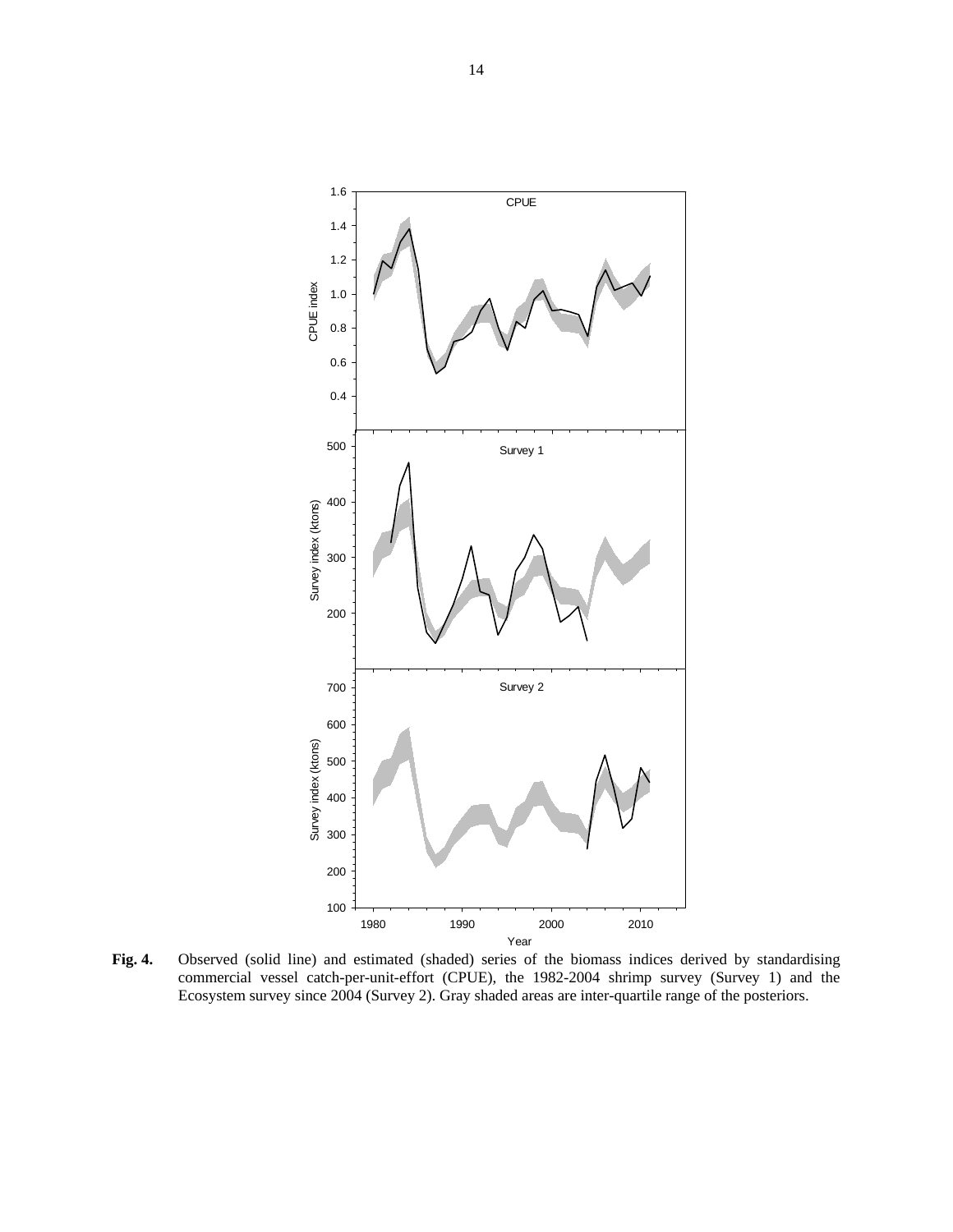

**Fig. 5**. Probability density distributions of model parameters: estimated: posterior (solid line) and prior (broken line) distributions (only informative priors are shown).



**Fig. 6.** Retrospective plot of median relative biomass (B/Bmsy). Relative biomass series are estimated by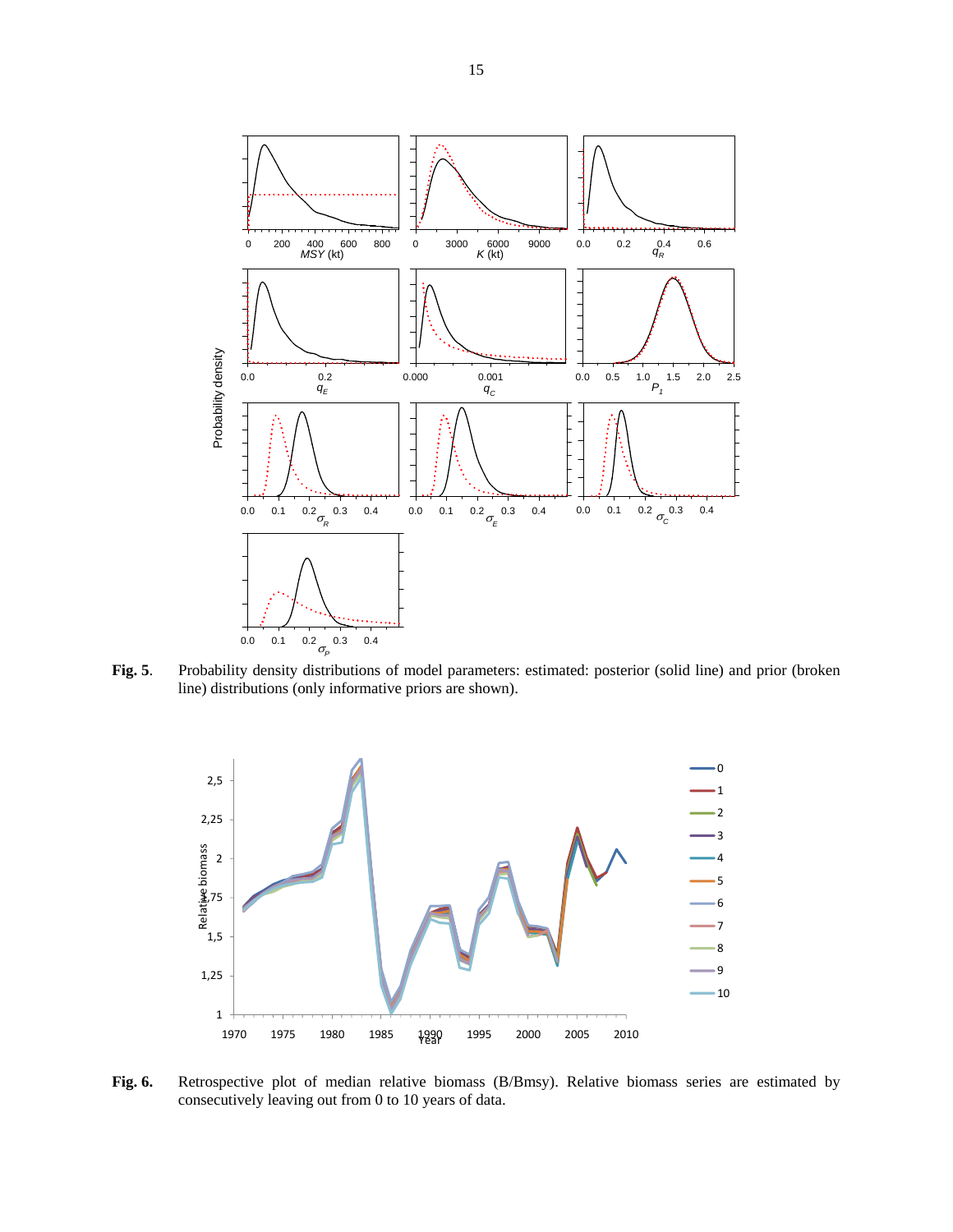

**Fig. 7.** Shrimp in the Barents Sea: Estimated time series of relative biomass  $(B_t/B_{msy})$  1970-2020. Future development is estimated at five different levels of annual catch (panel A-E). Boxes represent inter-quartile ranges and the solid black line running through the (approximate) centre of each box is the median; the arms of each box extend to cover the central 90 % of the distribution.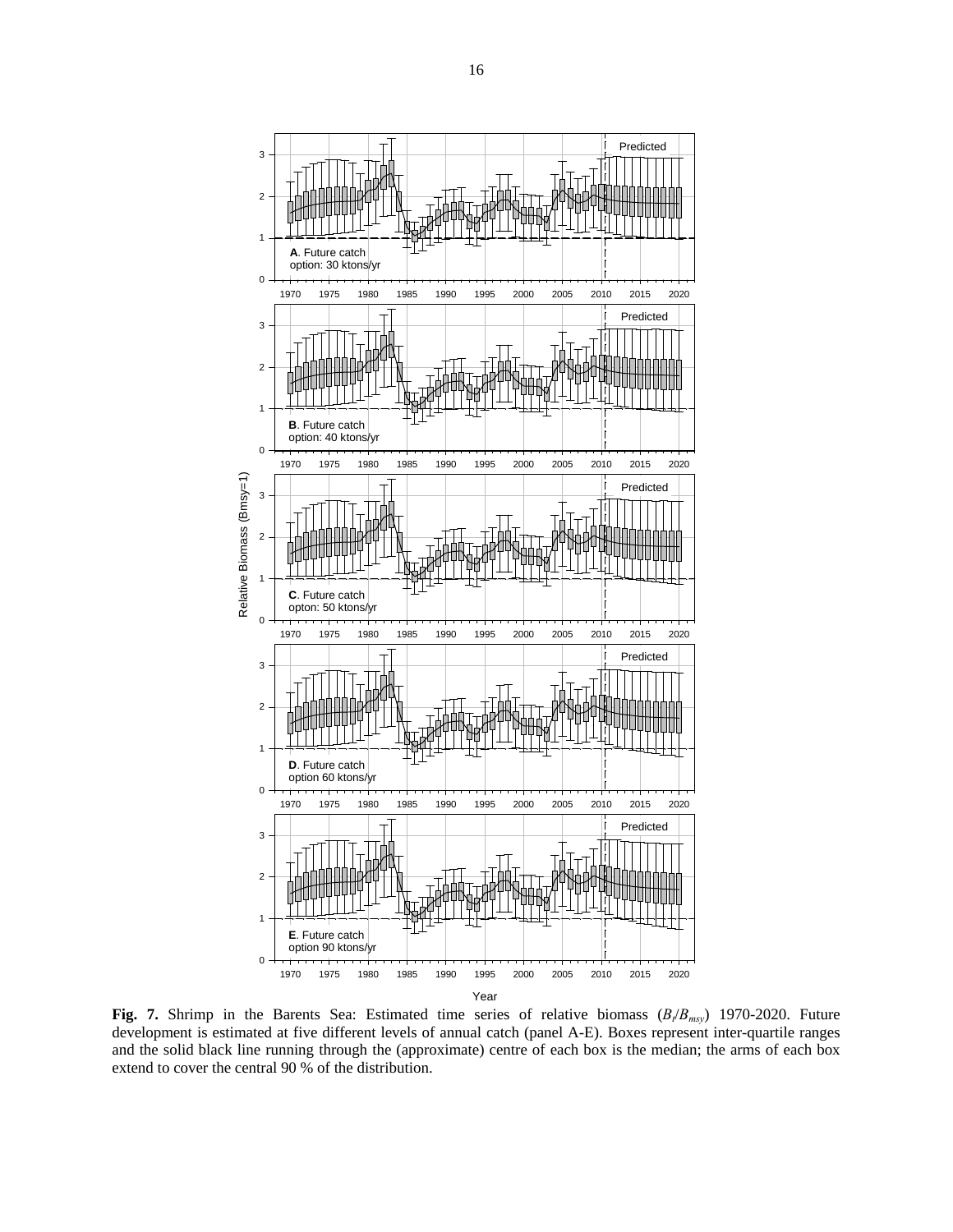

**Fig. 8.** Shrimp in the Barents Sea: Estimated time series of relative fishing mortality ( $F_t/F_{msy}$ ) 1970-2020. Future development is estimated at five different levels of annual catch (panel A-E). Boxes represent inter-quartile ranges and the solid black line running through the (approximate) centre of each box is the median; the arms of each box extend to cover the central 90 % of the distribution.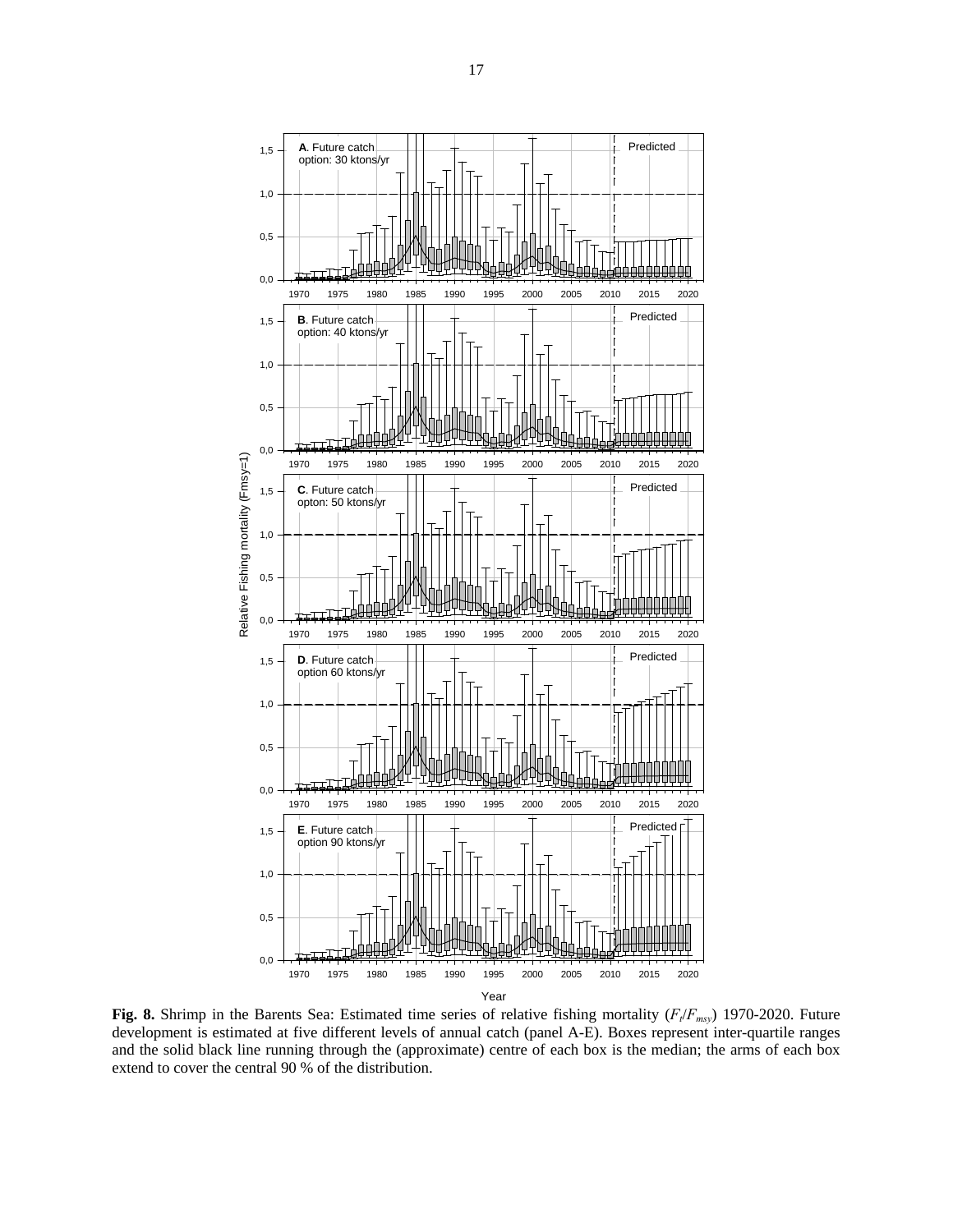

**Fig. 9.** Shrimp in the Barents Sea: estimated annual median biomass-ratio (*B*/*BMSY*) and fishing mortality-ratio  $(F/F<sub>MSY</sub>)$  1970-2011. The reference points for stock biomas,  $B<sub>lim</sub>$ , and fishing mortality,  $F<sub>lim</sub>$ , are indicated by red lines. Error bars on the 2011 value are inter-quartile range



**Fig. 10**. Risk projections: estimated risk of going below and  $B_{msy}$ ,  $B_{trigger}$ ,  $B_{lim}$  or transgressing  $F_{msy}$ given a range of 30 to 90 ktons catch options.